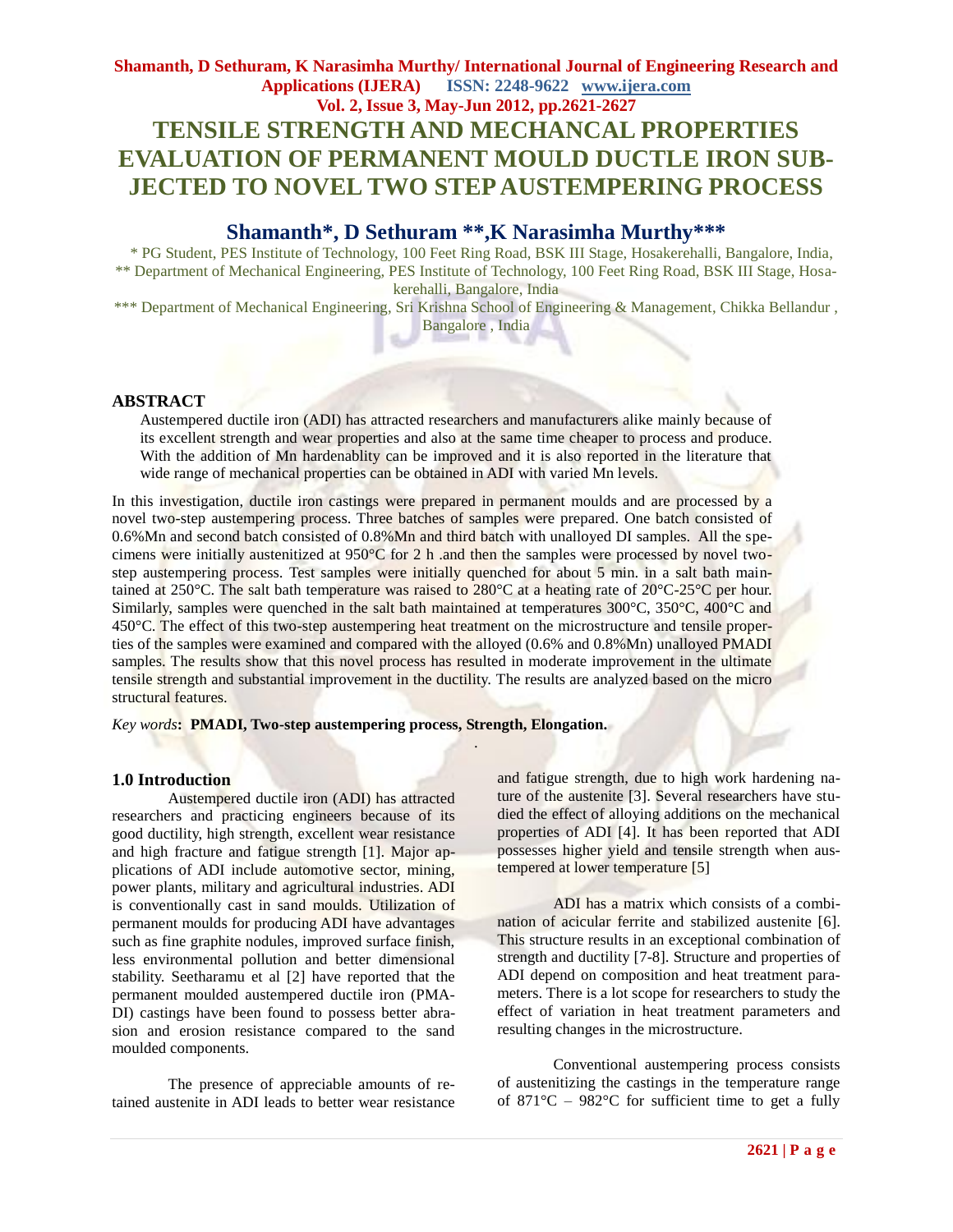austenite (γ) matrix and then quenching to an intermediate temperature range of 260°C- 400°C. Mechanical properties of ADI depend on the Bainitic matrix which consists of ferrite and higher volume of retained austenite.

Susil K. Putatunda et al [9] have developed ADI by a novel two step austempering process. They have reported that there is a significant improvement in mechanical properties and fracture toughness of the material as result of the two-step austempering process. Jianghuai Yang and Susil K Putatunda [10] have carried out investigations to examine the influence of novel two step austempering process on yield strength and tensile strength and fracture toughness. The results have indicated significant improvement in yield and tensile strengths and fracture toughness of the material over the conventional single step austempering process. Ravishankar et.al [11] have developed ADI for high tensile strength and fracture toughness by two step austempering process and they reported that it was possible to achieve an exellent combimation of high fracture toughness and high tensile toughness by adopting novel two step austempering process. Ayman et al [12] have studied fracture toughness as well as other mechanical properties of austempered ductile iron produced using both conventional and two-step austempering processes. There has been improvement in fracture toughness of the material, while maintaining the reasonable levels of strength.

It has been found that the Mn delays the Bainitic transformation due to Martensite formation as a result of Mn precipitation at the grain boundaries. After prolonged austempering this grain boundary Martensite disappears. The precipitation zone resists the Bainitic transformation and non-transformed grain boundary Austenite is reserved. All these effects of Mn are reflected in mechanical properties. [13]

With the addition of Mn hardenablity can be improved and it is also reported in the literature that wide range of mechanical properties can be obtained in ADI with varied Mn levels*.* Since mechanical properties of ADI can be enhanced by casting in permananent moulds and also by utilizing two-step austempering process an attempt has been made to study mechanical properties of PMADI developed using two step austempering processes.

# **2.0 Experimental setup and procedure**

### **2.1 Melting and casting**

The ductile iron castings were made using a laboratory induction furnace of 15kg capacity. The charge materials used were clean mild steel scrap, petroleum coke and Ferro-silicon alloy. The melt was super heated to 1500°C and treated with ferro-silicon magnesium alloy and post inoculated using Ferro-silicon (inoculation grade) and stirred well prior to pouring. The melt was poured at 1400°C-1425°C into a pre-heated (200°C) gray cast iron mould. The gray cast iron permanent moulds employed in this work are as shown in Fig.1. The chemical composition of the castings poured is shown in table-1.



# **Fig.1 Cast Iron Metal Mould**

## **Table 1: Chemical Composition**

| <b>Chemical element</b> |                | <b>Composition of</b> | <b>Composition of</b>   |  |  |
|-------------------------|----------------|-----------------------|-------------------------|--|--|
|                         | <b>Batch 1</b> | <b>Batch 2</b>        | <b>Unalloyed sample</b> |  |  |
| Carbon                  | 2.665          | 2.73                  | 3.3                     |  |  |
| Silicon                 | 2.879          | 2.948                 | 2.2.                    |  |  |
| Manganese               | 0.6            | 0.8                   | 0.2                     |  |  |
| phosphorus              | 0.014          | 0.014                 | 0.02                    |  |  |
| chromium                | 0.112          | 0.112                 | 0.04                    |  |  |
| Magnesium               | 0.035          | 0.035                 | 0.04                    |  |  |

### **2.1 Austempering heat treatment**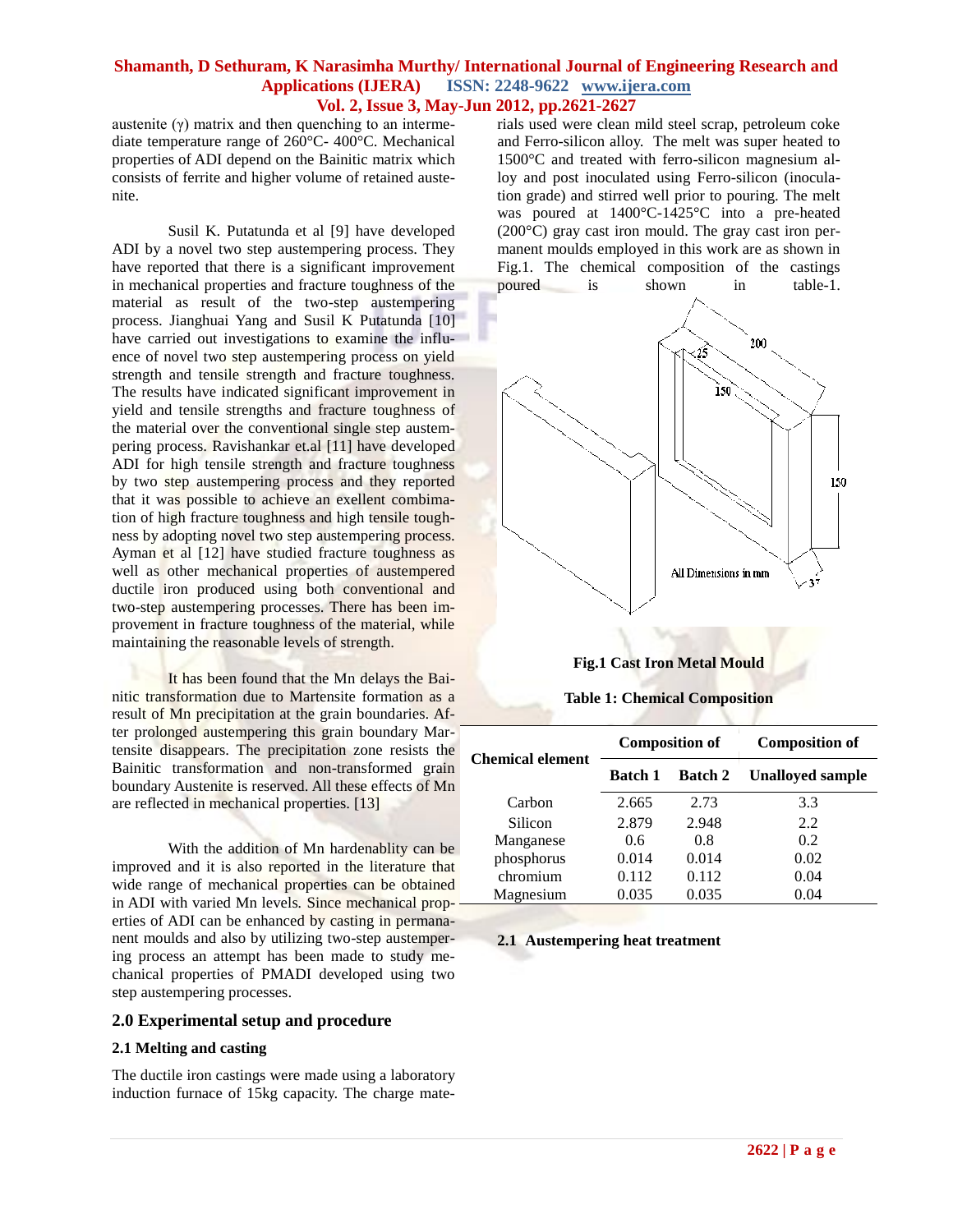

### **Fig. 2: Two-step Austempering heat treatment cycle**

In this investigation, ductile iron castings were prepared in permanent moulds and are processed by a novel two step austempering process. Three batches of samples were prepared. One batch consisted of 0.6%Mn and second batch consisted of 0.8%Mn and third batch with unalloyed DI samples. These samples were initially quenched for about 5 min. in a salt bath maintained at 250°C. The salt bath temperature was raised to 270°C at a heating rate of 20°C-25°C per hour. Similarly, samples were quenched in the salt bath maintained at temperatures 300°C, 350°C, 400°C and 450°C for 60min, 90min, and 120min. A schematic diagram of two step austempering treatment is as shown in Fig.2

### **2.2 Tensile strength test** :

The tensile strength of PMADI samples viz. ultimate tensile strength, yield strength and ductility were evaluated using a on universal testing machine. The tests were carried out as per ASTM standard E8M specifications. The machined tensile test samples was held with suitable grips between the cross yoke and the actuator of the machine. Gauge length on the sample was marked. Uniaxial load at a uniform rate was applied the test sample through the actuator until it failed. The variation of applied load vs. the displacement was recorded. The tensile strength, yield strength and percentage of elongation were determined.a schematic diagram of tensile test specimen is as shown in the fig 3.



# **Fig.3: Tensile test specimen**

### **2.3 Microstructure Analysis**

The microstructural features of the samples were investigated using an optical microscope. The polished specimens have been etched using 10% Nital (10% Nitric acid with 90% ethanol). The properly etched specimens are observed under optical microscope.

### **3.0 Results and discussion**

## **3.1 Microstructure**

Fig 4 shows the representative photographs of permanent moulded ductile iron samples alloyed with 0.6 and 0.8%Mn. Unalloyed ductile iron samples show very fine graphite nodule with ferrite matrix when compared to alloyed ductile iron samples. Microstructure photographs show good nodule count and size and may be accountable for higher ductility in the alloyed PMADI samples.

## **3.2 Tensile test**

Tensile strength, yield strength and percentage elongation results obtained for alloyed and unalloyed PMA-DI samples are shown in the table 2, table 3, table 4 and table 5. It is evident from the data presented that the tensile value has decreased when compared to unalloyed PMADI subjected two step austempering heat treatment. The undissolved iron carbide precipitates in the matrix of the alloyed PMADI samples accounts for lower strength.

It is observed from the study that there is an improvement in ductility by 10 to 15% for the alloyed samples, when compared to ununalloyed PMADI samples subjected two step austempering heat treatment. It is observed from the microstructure that probably small addition of Mn has favored pro-bainitic constituent in the matrix. Narasimha Murthy et.al [14] has reported that 3%Mn PMADI samples reveals higher strain and has increased deformation behavior compared to 2% Mn PMADI samples. We also observe the same trend in our study.

The work may be summarized that the alloyed samples showed better ductility with slight decrease in the strength of PMADI samples.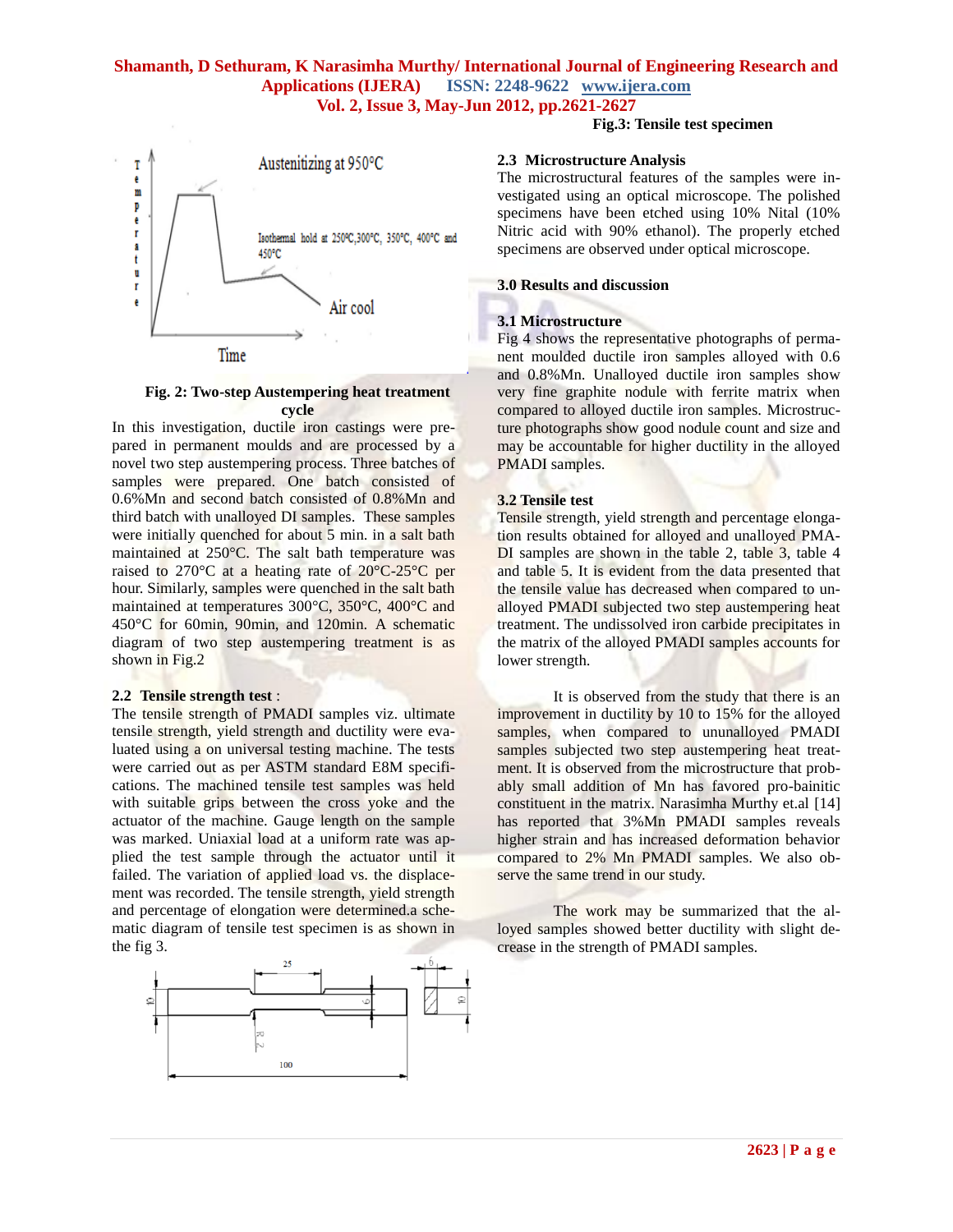

**Fig 4-1 (100X-Nital etched): Micro-Structure for 0.8 % Mn Sample Maintained at Temperature: 300°Cfor 120 min.**



**Fig 4-3 (100X-Nital etched): Micro-Structure for 0.8 % Mn Sample Maintained at Temperature: 350°Cfor 120 min.**



**Fig 4-5 (100X-Nital etched): Micro-Structure for 0.8 % Mn Sample Maintained at Temperature: 400°Cfor 120 min.**



**Fig 4-2 (100X-Nital etched): Micro-Structure for 0.6 % Mn Sample Maintained at Temperature: 300°Cfor 120 min.**



**Fig 4-4 (100X-Nital etched): Micro-Structure for 0.6 % Mn Sample Maintained at Temperature: 350°Cfor 120 min.**



**Fig 4-6 (100X-Nital etched): Micro-Structure for 0.6 % Mn Sample Maintained at Temperature: 400°Cfor 120 min.**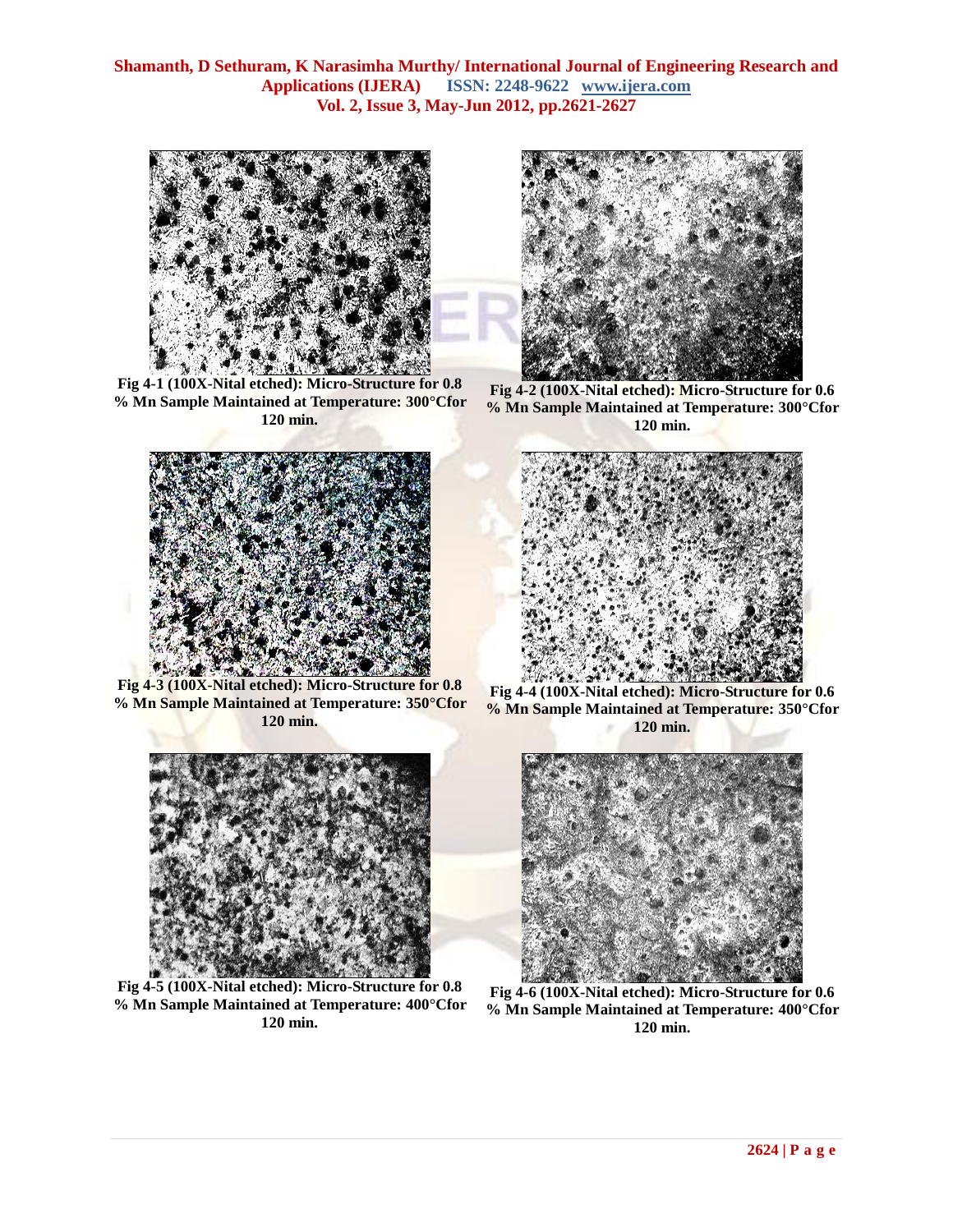|                 | UTS of $0.6\%$ Mn |                     |     | UTS of $0.8\%$ Mn |                     |     |  |  |
|-----------------|-------------------|---------------------|-----|-------------------|---------------------|-----|--|--|
| Austemper-      |                   | $(N/mm2)$ with aus- |     |                   | $(N/mm2)$ with aus- |     |  |  |
| ing tempera-    |                   | tempering           |     | tempering         |                     |     |  |  |
| ture            |                   | Time(min)           |     | Time(min)         |                     |     |  |  |
|                 | 60                | 90                  | 120 | 60                | 90                  | 120 |  |  |
| $250^{\circ}$ C | 123               | 123                 | 128 | 117               | 111                 | 118 |  |  |
|                 | 2                 | 5                   | 9   | 9                 | 9                   | 9   |  |  |
| $300^{\circ}$ C | 130               | 131                 | 131 | 126               | 129                 | 129 |  |  |
|                 | 7                 |                     |     | 5                 |                     | 7   |  |  |
| $350^{\circ}$ C | 119               | 128                 | 130 | 113               | 124                 | 122 |  |  |
|                 | 4                 | 6                   | 6   | 1                 | 7                   | 2   |  |  |
| $400^{\circ}$ C | 117               | 123                 | 124 | 111               | 121                 | 121 |  |  |
|                 | 4                 | 9                   | 4   | 8                 | 5                   | 7   |  |  |
| $450^{\circ}$ C | 115               | 120                 | 114 | 111               | 118                 | 110 |  |  |
|                 | 6                 | 0                   | 1   | 5                 |                     | 2   |  |  |

### **Table 2: variation of UTS for the various austempering temperatures and times**

| Table 2: variation of yield strength for the various aus- |                                  |  |  |
|-----------------------------------------------------------|----------------------------------|--|--|
|                                                           | tempering temperatures and times |  |  |

| Austempering<br>temperature | $YS$ of 0.6% Mn<br>$(N/mm2)$ with<br>austempering<br>Time(min) |     |     | $YS$ of $0.8\%$ Mn<br>$(N/mm2)$ with<br>austempering<br>Time(min) |     |     |
|-----------------------------|----------------------------------------------------------------|-----|-----|-------------------------------------------------------------------|-----|-----|
|                             | 60                                                             | 90  | 120 | 60                                                                | 90  | 120 |
| $250^{\circ}$ C             | 436                                                            | 414 | 414 | 414                                                               | 414 | 404 |
| $300^{\circ}$ C             | 415                                                            | 407 | 408 | 419                                                               | 408 | 407 |
| $350^{\circ}$ C             | 404                                                            | 406 | 403 | 400                                                               | 397 | 400 |
| $400^{\circ}$ C             | 429                                                            | 406 | 408 | 399                                                               | 415 | 408 |
| $450^{\circ}$ C             | 396                                                            | 399 | 412 | 410                                                               | 399 | 430 |



|                 | % elongation of      |                                     |           | % elongation of                    |      |                      |
|-----------------|----------------------|-------------------------------------|-----------|------------------------------------|------|----------------------|
| Austemper-      | $0.6\%$ Mn with aus- |                                     |           | $0.8\%$ Mn with                    |      |                      |
| ing tempera-    | tempering            |                                     |           | austempering                       |      |                      |
| ture            |                      | Time(min)                           |           | Time(min)                          |      |                      |
|                 | 60                   | 90                                  | 120       | 60                                 | 90   | 120                  |
| $250^{\circ}$ C | 8.82                 | 8.68                                | 8.96      | 7.6<br>8                           | 7.82 | 7.2                  |
| $300^{\circ}$ C | 8.85                 | 8.95                                | 9.13      | 7.9<br>5                           | 7.85 | 7.6<br>$\mathcal{L}$ |
| $350^{\circ}$ C | 9.93                 | 10.1<br>$\mathcal{D}_{\mathcal{L}}$ | 10.0<br>7 | 9.1<br>$\mathcal{D}_{\mathcal{A}}$ | 8.93 | 8.1<br>4             |
| $400^{\circ}$ C | 11.5                 | 10.5                                | 12.4      | 9.5                                | 10.5 | 8.6                  |
|                 | 4                    | 6                                   | 9         | 6                                  | 4    | 3                    |
| $450^{\circ}$ C | 11.6                 | 11.6                                | 13.4      | 10.                                | 10.6 | 12.                  |
|                 |                      |                                     |           |                                    |      |                      |











**Fig 5-3: Effect of austempering temperature on tensile strength soaked for 120 min**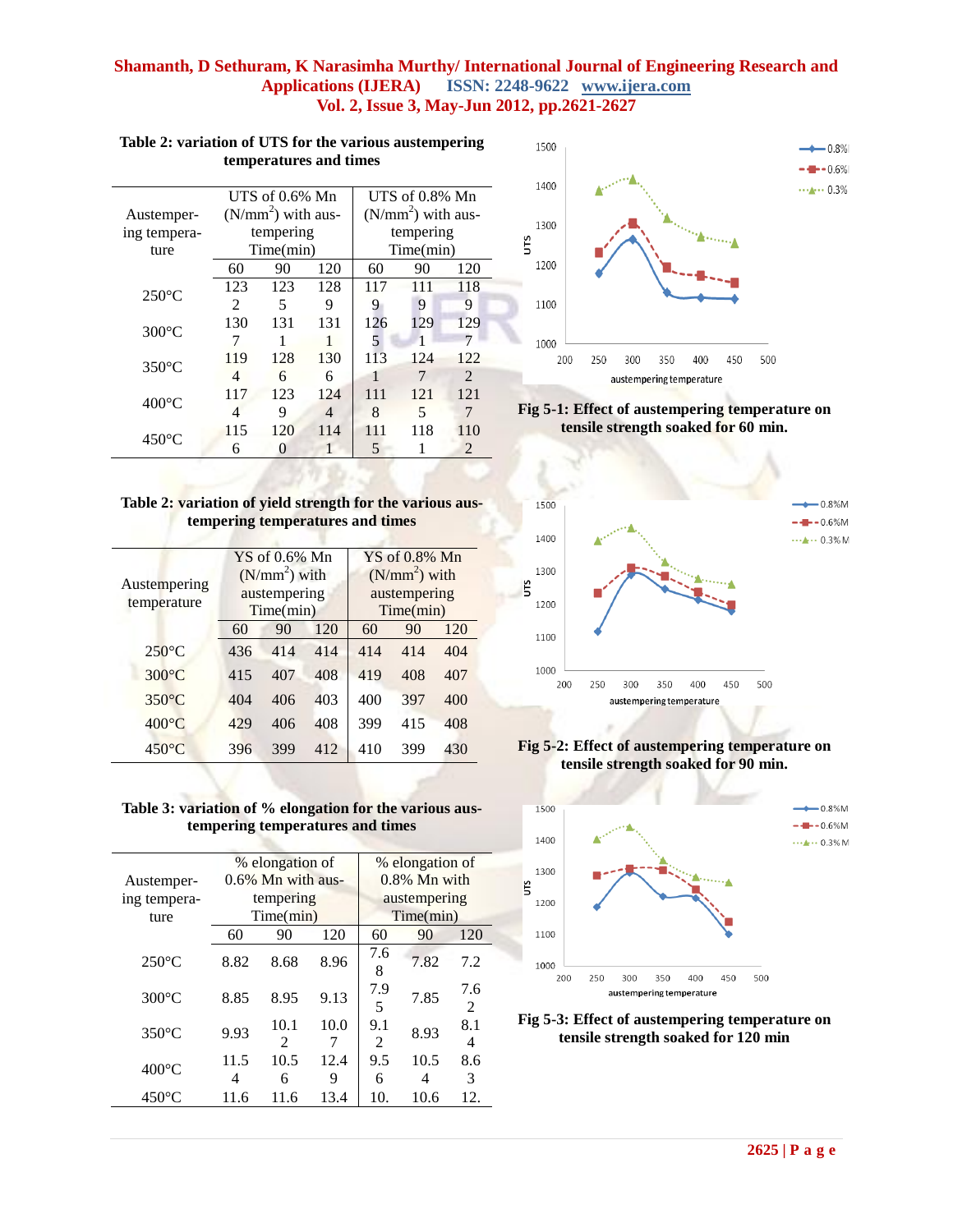

**Fig 6-1: Effect of austempering temperature on % elonga-Fig 6-3: Effect of austempering temperature on % tion soaked for 60 min.**

**elongation soaked for 120 min.**

## **4.0 Conclusions:**

.

Based on results of the study, the following conclusions can be made:

- a. The tensile strength of alloyed PMADI samples subjected to novel two-step heat treatment is decreased by 3 to 6 %, when compared to tensile strength of unalloyed ADI.
- b. It is found from the study that the ductility of alloyed PMADI is increased by 10 to 15% when compared to the ductility of unalloyed PMADI samples subjected to two step austempering heat treatment.
- c. It was also found that the tensile strength increased with increasing austempering time andhe ductility decreased with austempering time (60, 90 and120 min).
- d. The tensile strength of PMADI subjected to novel two-step heat treatment was maximum at 300°C (austempering temperature) and ductility was found maximum at 400°C.
- **e.** Microstructure photographs show good nodule count and size and may be accountable for higher ductility in the alloyed PMADI samples.

### **Acknowledgements**

The authors wish to thank the authorities of PES Institute of Technology, Bangalore, for providing the necessary support to carry out the research work